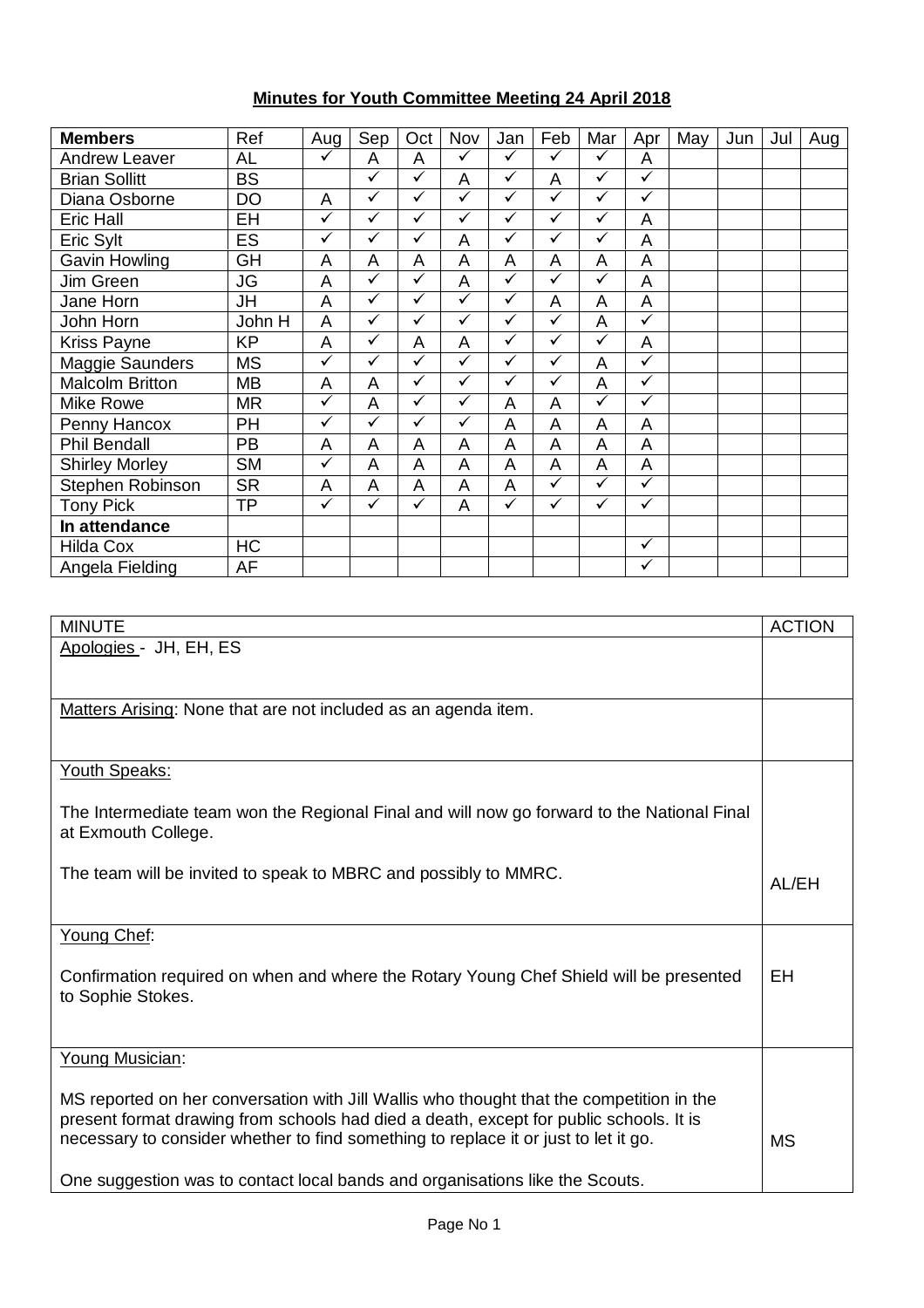| Young Citizen:                                                                                                                                                                                                                                                                                   |                   |
|--------------------------------------------------------------------------------------------------------------------------------------------------------------------------------------------------------------------------------------------------------------------------------------------------|-------------------|
| It was agreed to interview the one entry from The Hub. MR, JH and John H would be on the<br>interviewing panel. MR to contact Sarah Cox to make arrangements.                                                                                                                                    | MR, JH,<br>John H |
| There had been a misunderstanding over the potential entry from MV16. That young person<br>had been entered for and would be receiving a Mayor's Young Citizen Award. MR<br>suggested they might be asked, albeit at short notice, if they would also enter the Rotary<br>Young Citizen's Award. | <b>DO</b>         |
| Young Writer:                                                                                                                                                                                                                                                                                    |                   |
| Brownlow had 12 entries in the Junior Section and the winner's name and poem had been<br>submitted to District. An individual who had previously won the junior competition was the<br>only entrant in the Intermediate Section.                                                                 |                   |
| All entrants will receive a certificate to show they participated.                                                                                                                                                                                                                               | MS, MR            |
| Young Designer:                                                                                                                                                                                                                                                                                  |                   |
| TP reported that all was in hand for the judging to take place at MV16 on Friday $8th$ June<br>from 2.00pm. The entries would be on view to the public from 5.30pm.                                                                                                                              | TP, EH,<br>GH     |
| Young Photographer:                                                                                                                                                                                                                                                                              |                   |
| The final date for entries was the end of March. Any further news awaited from EH.                                                                                                                                                                                                               | EH                |
| <b>Young Artist</b>                                                                                                                                                                                                                                                                              |                   |
| MR reported that 3 entries from Catmose and 1 from Longfield had been put forward to the<br>District Final and a winner had been chosen locally from each school.                                                                                                                                | <b>MR</b>         |
| <b>Rotary Stars</b>                                                                                                                                                                                                                                                                              |                   |
| PH was moving away from the district. TP would initially contact PH's four schools: Long<br>Clawson, Asfordby Hill, Swallowdale and Scalford and MMRC would then be expected to<br>provide a replacement for PH.                                                                                 | TP, MB            |
| MB would contact Frisby School.                                                                                                                                                                                                                                                                  | MB                |
| <b>RYLA</b>                                                                                                                                                                                                                                                                                      |                   |
| Due to the excessive cost this is not being supported this year and the new committee<br>would decide whether to re-introduce it next year.                                                                                                                                                      | MВ                |